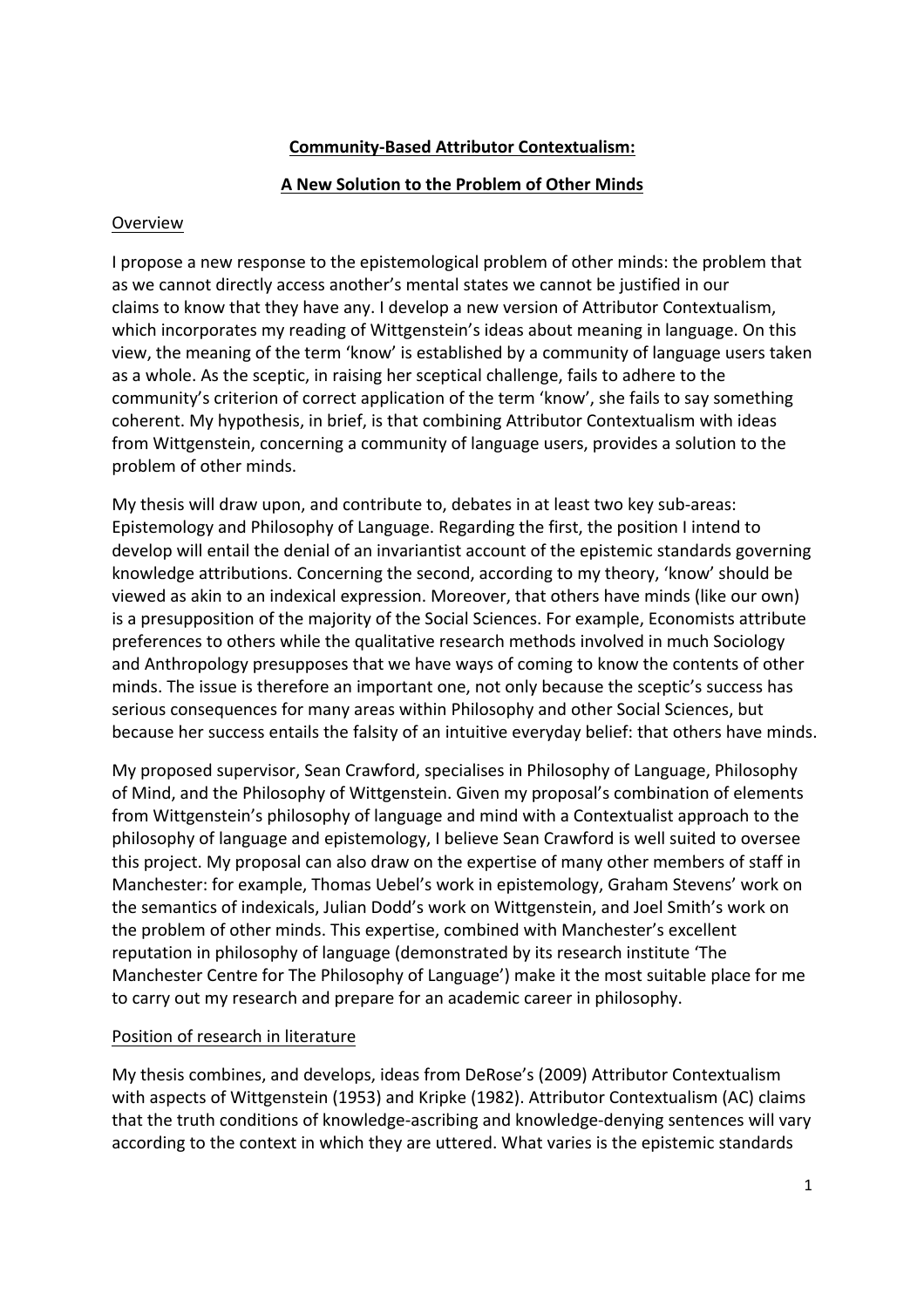that a subject must meet in order for a knowledge-ascribing statement to be true, where the epistemic standards are relative to the context of the *attributor* (the person/s describing the subject as a knower or non-knower), and not the *subject*. My thesis puts forward the idea that the attributor of knowledge is best construed as a community of individuals. This idea concerning a community of language users stems from Wittgenstein, and my hypothesis is that it can resolve the problem of other minds when combined with elements  $of AC$ .

Wittgenstein's 'rule following considerations' (RFC) form the basis of his conception of how words can have meaning, hence how language is formed. The basic idea is that a word's meaning is its use in the language. Kripke's interpretation of this claim is that meaning is determined by a community of language users, who adhere to a criterion of correct and incorrect applications of the rules. In this way, rule following is essentially social.<sup>1</sup> I intend to draw upon the so-called Communitarian interpretation of Wittgenstein's RFC and apply it to AC.

In this way I contend the community *as a whole* acts as attributor: the community's context establishes whether a subject within that community is following a rule for the correct application of a term. If the subject complies with the community's (attributor's) rules, then the individual is said to be rule following. Therefore it is the community which establishes the meaning of the term 'know', hence establishes whether a subject is said to know. This is my Community-Based Attributor Contextualism (CBAC).<sup>2</sup>

My thesis is that the sceptic, in presenting her challenge to our knowledge of other minds, does not adhere to the community's correct use of the term 'know'. The sceptic raises the epistemic standards we must meet, in order to claim truthfully to know, to such a high standard that the term 'know' now has a different set of correct/incorrect applications. This augmentation of the rules distorts our ordinary meaning of the term 'know' in such a way that the sceptic's claim that 'it is false that we know others have minds' has a different, and incompatible, meaning to our ordinary claim to know this very thing. I will argue that this illuminates why traditional AC maintains that both our ordinary claim to know, and the sceptic's denial of this, are simultaneously true: our claims incorporate different, and incompatible, meanings of the term 'know'.

 $^{-1}$  Here I am endorsing a Communitarian view of Wittgenstein's RFC. See Kripke (1982) and Malcolm (1989). Whether this is the definitively best interpretation of Wittgenstein's RFC is highly debated. However, in agreement with those such as Kusch (2006), I will defend this position and argue that the Communitarian interpretation presents us with a logically possible and consistent picture of the constitution of meaning by language use.

 $2$  Kusch (2002) presents a Communitarian Epistemology in which it is argued that the *existence* of knowledge is dependent upon the existence of a community. My CBAC agrees with this claim, but also argues that the *nature* of knowledge is dependent upon the *nature* of a community.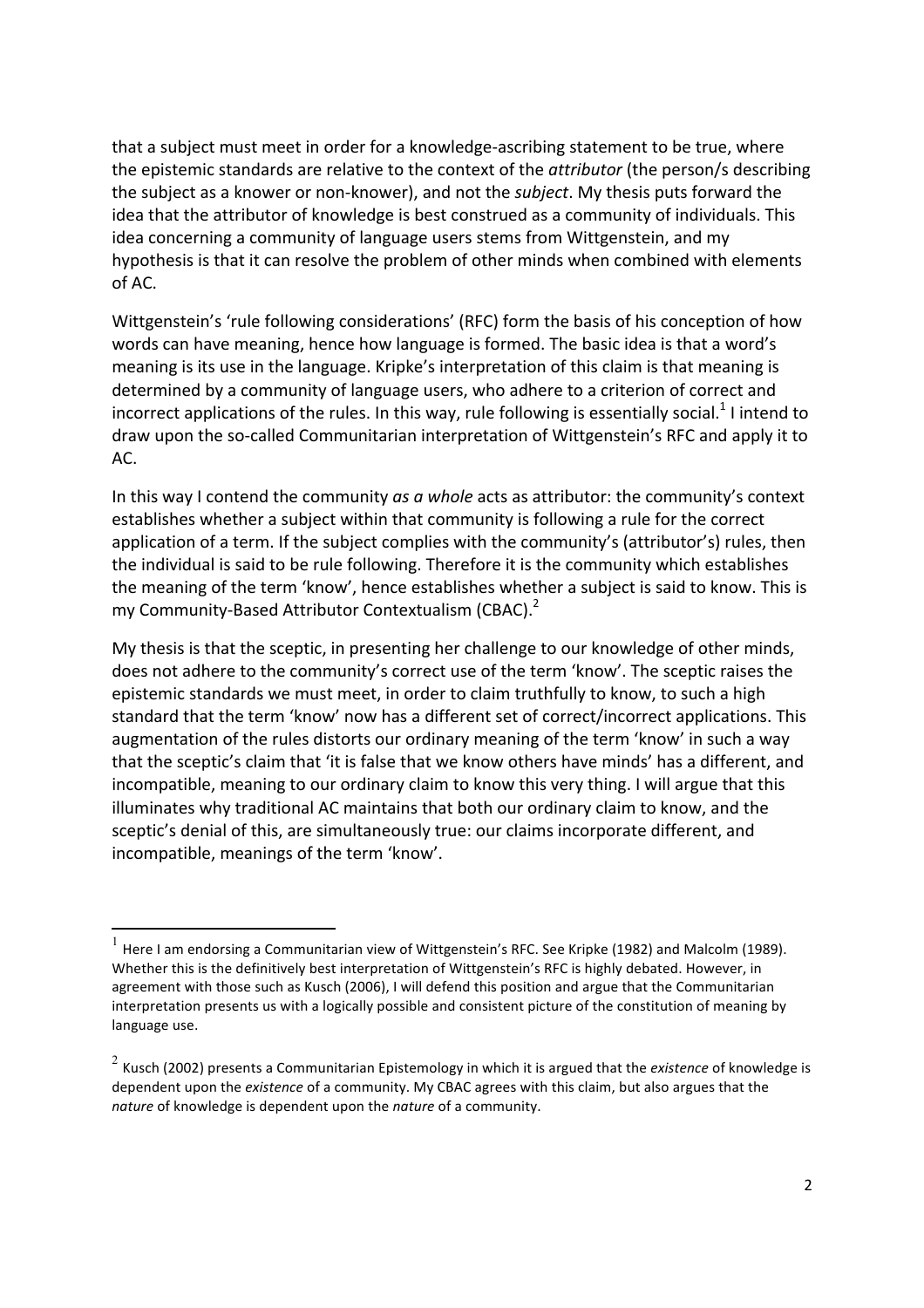Thus, when I say 'I know x has a mind' my community determines the epistemic standards I must meet to claim truthfully to know x has a mind, and as I do meet these standards I can be attributed a true knowledge claim. A subject's (e.g. the sceptic's) context does not establish the truth/falsity of *this* knowledge claim; rather, the attributor's context does, which is the community of rule followers taken as a whole. The sceptic fails to determine the truth/falsity of this claim ('I know x has a mind') because the sceptic's denial of this doesn't share its meaning, and is incompatible, with my claim to know x has a mind.

### Methodology

My solution to the problem of other minds takes the form of a theoretical diagnosis of the sceptical problem: I argue that the other-minds-sceptic has the wrong conception of the semantics of "to know" and consequently fails to present a coherent challenge.

My thesis is novel in its aim to combine AC and Wittgenstein's RFC. Where very recent literature has only alluded to a community aspect in Contextualism,  $3$  I formulate and explicitly develop this idea. My proposal is also distinct in its attempt to deal directly with the problem of other minds, where previously Contextualism has only dealt with externalworld scepticism.

In addition, I present a different way to interpret the relation between Wittgenstein and scepticism: past interpretations applied Wittgenstein's remarks on epistemology, e.g. remarks about hinge propositions, $4$  directly to scepticism. My application of Wittgenstein is original in its aim to interpret him within a Contextualist framework, taking a view of his RFC and using it to develop a new form of AC in response to the sceptical challenge.

In this way my thesis connects state-of-the-art philosophical issues with frequently contested ideas found in Wittgenstein exegesis, demonstrating a powerful new theory which can find a comfortable position amongst the current literature on Contextualism, the problem of other minds and debates concerning the interpretation of Wittgenstein.

Word count  $-$  1500.

<u> 1989 - Jan Samuel Barbara, margaret e</u>

 $3$  Greco (2008) suggests epistemic standards of knowledge attributions are restricted by the social function of knowledge, implying that knowledge isn't dependent on an individual attributor, but groups of individuals.

 $4$  Wittgenstein (1969). See Pritchard (2011).